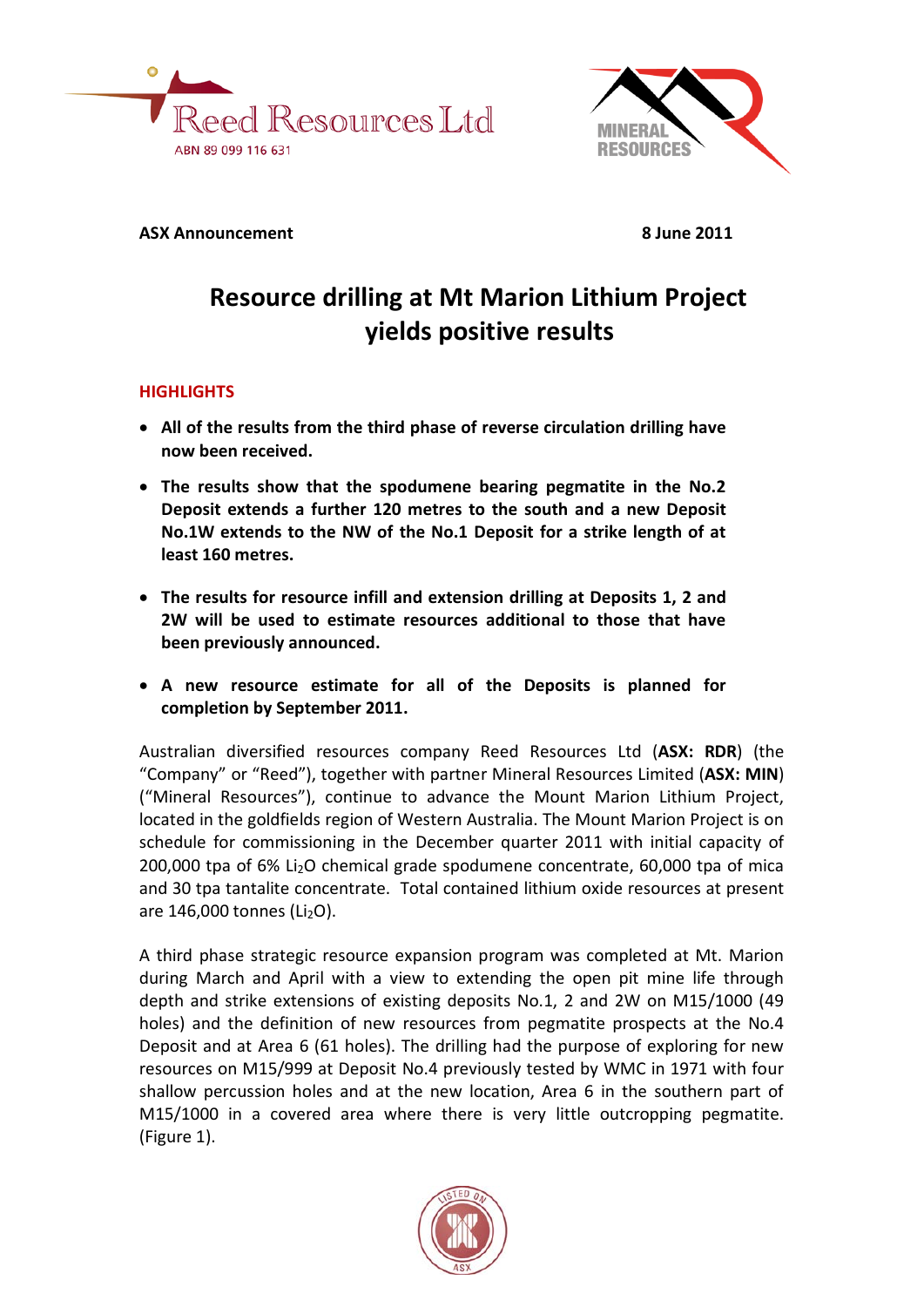A total of 110 holes were drilled for an aggregate of 7,093 metres at the five locations. The spacing of the holes ranged from 40 to 50 X 30 metres at Deposit No. 1, 40 X 40 metres at Deposit No's. 2, 2W and 4, and 40 X 160 metres at Area 6.



**Figure 1.** Mount Marion pegmatite group.

Results have now been received for the remaining 38 of the 110 holes drilled. These remaining holes were drilled to test the down dip extensions of the No.2 and 2W Deposits to the west and also to test the new 1W Deposit which is immediately to the NW of the No.1 Deposit.

At the 2W Deposit nine holes were drilled to test for spodumene bearing pegmatite to the west of a NNW trending shear system. The best result was 12 metres of 1.38% Li<sub>2</sub>O and 0.74 % Fe<sub>2</sub>O<sub>3</sub> in MMP343.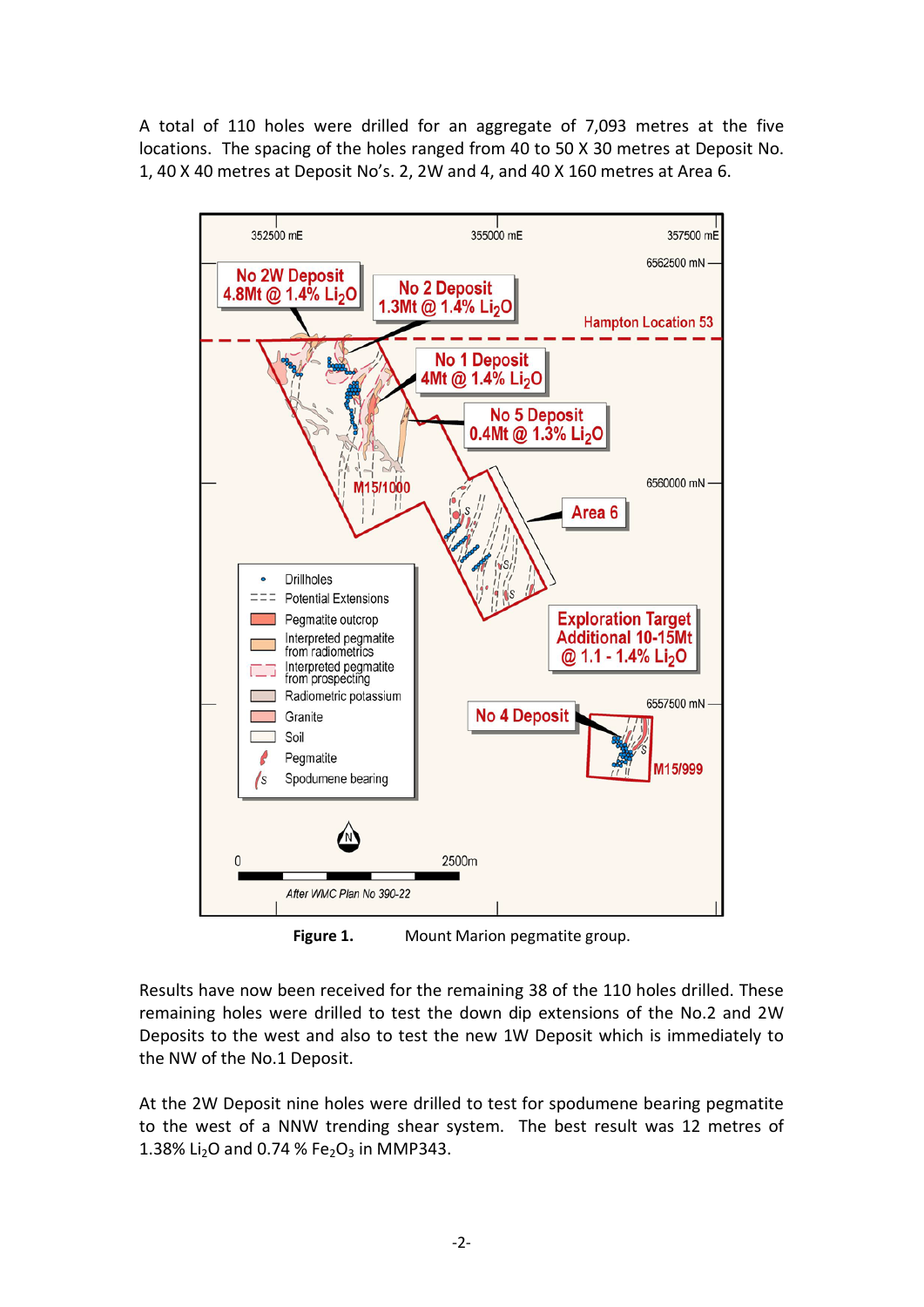At the No.2 Deposit the drilling showed that the spodumene-bearing pegmatite extended a further 120 metres to the south. The best result was 12 metres of 1.57% Li<sub>2</sub>O and 1.52% Fe<sub>2</sub>O<sub>3</sub> in MMP227 and the average width was 8.5 metres at 1.40% Li<sub>2</sub>O and 1.61% Fe<sub>2</sub>O<sub>3</sub>.

The No.1W Deposit is expressed as sporadic pegmatite outcrop at the surface and occurs to the NW of the No.1 Deposit. Fifteen holes were drilled to test this deposit on a 40 X 40 metre grid over a strike length of 160 metres. The pegmatite dips at a shallow angle to the west and has an average width of 9 metres at 1.20% Li<sub>2</sub>O and 1.83% Fe<sub>2</sub>O<sub>3</sub>. The best result was 15 metres at 1.25 % Li<sub>2</sub>O and 1.21 % Fe<sub>2</sub>O<sub>3</sub> in MMP1113.

| <b>DEPOSIT</b> | HOLE_NO        | <b>FROM</b> | <b>TO</b> | <b>Interval</b> | Li2O | <b>Fe2O3</b> |
|----------------|----------------|-------------|-----------|-----------------|------|--------------|
|                |                | m           | m         | m               | %    | %            |
| Deposit 1W     | MMP1109        | 12          | 23        | 11              | 1.38 | 1.48         |
| Deposit 1W     | MMP1111        | 15          | 25        | 10              | 1.52 | 1.26         |
| Deposit 1W     | MMP1113        | 9           | 24        | 15              | 1.25 | 1.21         |
| Deposit 1W     | <b>MMP1114</b> | 19          | 31        | 12              | 1.34 | 1.19         |
| Deposit 1W     | <b>MMP1115</b> | 27          | 38        | 11              | 1.13 | 1.71         |
| Deposit 1W     | MMP1116        | 21          | 32        | 11              | 1.13 | 1.71         |
| Deposit 2      | <b>MMP221</b>  | 13          | 23        | 10              | 1.48 | 1.19         |
| Deposit 2      | <b>MMP222</b>  | 26          | 38        | 12              | 1.28 | 1.17         |
| Deposit 2      | <b>MMP223</b>  | 29          | 41        | 12              | 1.42 | 1.67         |
| Deposit 2      | <b>MMP227</b>  | 20          | 32        | 12              | 1.57 | 1.52         |
| Deposit 2      | <b>MMP228</b>  | 32          | 43        | 11              | 1.28 | 1.32         |
| Deposit 2W     | <b>MMP343</b>  | 89          | 101       | 12              | 1.38 | 0.74         |

**Table 1** High-grade intercepts (>0.4 % Li<sub>2</sub>O) with a **down-hole length in excess of 10 metres** (full details in Appendix A).

### **FORWARD WORK**

Drill results are being compiled and validated for inclusion in the database from which an updated geological model of the Mt Marion deposits will be constructed in preparation for resource estimation by September 2011. A new phase of infill and extension drilling for Deposit 4 and Area 6 is being planned.

#### **ENDS**

For further information please contact:

| Chris Reed                 | Peter Wade                | David Tasker                         |
|----------------------------|---------------------------|--------------------------------------|
| <b>Managing Director</b>   | <b>Executive Chairman</b> | <b>Professional Public Relations</b> |
| <b>Reed Resources Ltd</b>  | Mineral Resources Limited | T: +61 89388 0944                    |
| T: +61 89322 1182          | E: peter.wade@            | +61 433 112 936                      |
| E: chris@reedresources.com | mineralresources.com.au   | E: david.tasker@ppr.com.au           |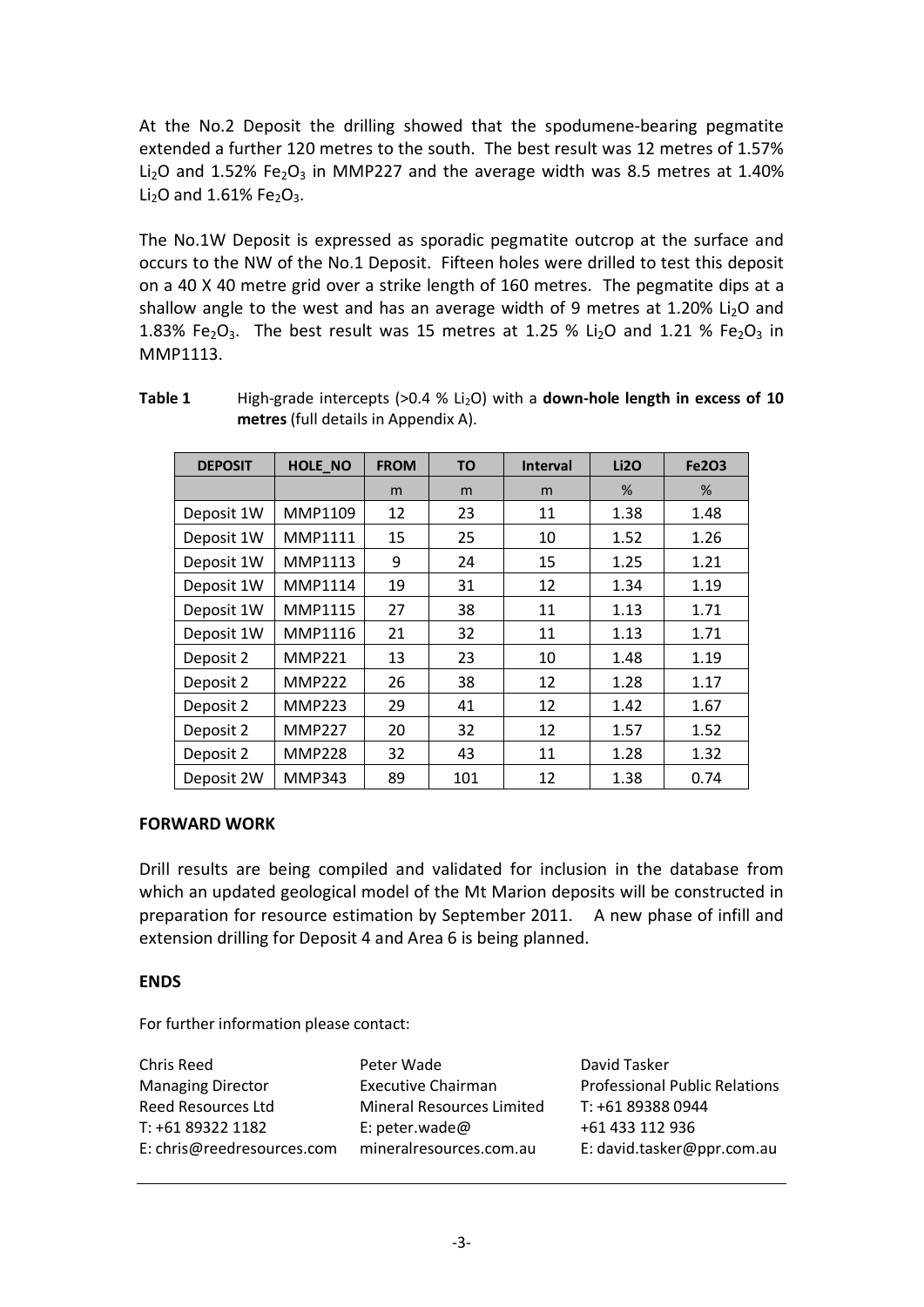### **Competent Persons Statement**

Geological aspects of this report that relate to Exploration Results have been compiled by Dr Bryan Smith (MAIG and MAIMM), a consultant to Reed Resources Ltd. Dr Smith has sufficient experience relevant to the style of mineralisation and type of deposit under consideration and to the activity which is being reported on to qualify as a Competent Person as defined in the Code for Reporting of Mineral Resources and Ore Reserves. Dr Smith consents to the inclusion in the report of the matters in the form and context in which it appears.

#### **About Reed Resources**

Reed Resources Ltd (ASX: RDR, OTC: RDRUY) is a diversified mining and exploration Company based in Western Australia. Reed's American Depositary Receipts (ADR's) trade under the code RDRUY (CUSIP Number: 758254106). Each Reed ADR is equivalent to 10 ordinary shares of Reed as traded on the ASX. The Bank of New York Mellon is the depository bank.

Reed Resources has five main projects (all in Western Australia):

- **Mount Marion**  High-grade Lithium project located about 40km south of Kalgoorlie in JV with Mineral Resources Limited. World's second biggest lithium concentrate operation under construction. Commissioning to occur in December 2011.
- **Meekatharra**  Recently acquired 2.7M oz Gold project with 3Mtpa processing plant and associated infrastructure, conducting resource re-optimisation and feasibility study to recommence gold production in second half of 2012.
- **Barrambie**  Definitive Feasibility Study completed on the production of 6300t of vanadium per annum. Currently in approvals process. MOU with China Nonferrous Metals for EPC & Financing assistance.
- **Comet Vale**  Evaluating recommencement of high-grade underground gold production, currently on care & maintenance.
- **Mount Finnerty**  Iron ore JV with Cliffs Natural Resources & Nickel Farm-in with Barranco Resources NL.

Website: www.reedresources.com

#### **About Mineral Resources**

Mineral Resources (ASX: MIN) is a leading Australian based diversified mining service, contracting, processing and commodities production company.

Since its foundation in 1993, the company has grown through strategic business development, consolidation and acquisition and now has a portfolio of market leading brands including Crushing Services International, PIHA, Process Minerals International, Polaris Metals and Mesa Minerals.

Mineral Resources has developed a strong reputation for the cost effective delivery of its services and products to the resources and infrastructure sectors. These operations have been supplemented by the acquisition of 100% of Polaris Metals and a majority stake in Mesa Minerals (ASX: MAS) and supports Mineral Resources' strategy to become a major volume player in the contracting and steel making commodity market.

Website: www.mineralresources.com.au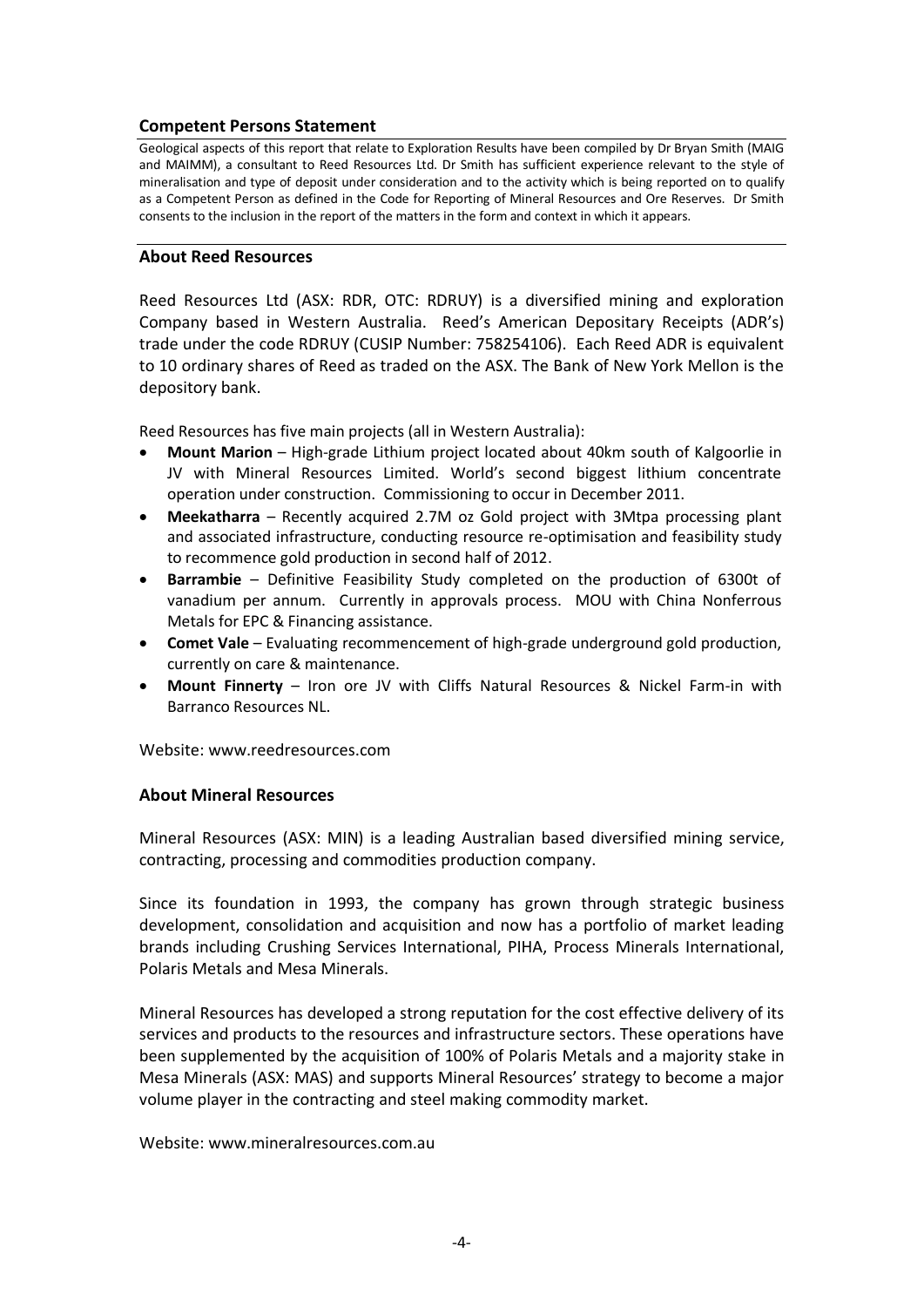## **Appendix A**

|                |               | <b>GDA94</b>    | <b>GDA</b>     |                  |           |                |             |              |
|----------------|---------------|-----------------|----------------|------------------|-----------|----------------|-------------|--------------|
| <b>DEPOSIT</b> | HOLE_NO       | <b>Northing</b> | <b>Easting</b> | <b>FROM</b>      | <b>TO</b> | Interval       | <b>Li2O</b> | <b>Fe2O3</b> |
|                |               |                 |                | m                | m         | m              | %           | $\%$         |
|                |               |                 |                |                  |           |                |             |              |
| Deposit 1W     | MMP1103       | 6561164         | 353400         | 0                | 4         | 4              | 0.78        | 1.24         |
| Deposit 1W     | MMP1104       | 6561157         | 353359         | 16               | 21        | 5              | 1.03        | 1.95         |
| Deposit 1W     | MMP1105       | 6561118         | 353403         | 8                | 14        | 6              | 1.44        | 1.2          |
| Deposit 1W     | MMP1106       | 6561120         | 353362         | 6                | 8         | $\overline{2}$ | 0.72        | 2.98         |
|                |               |                 |                | 36               | 42        | 6              | 0.74        | 1.86         |
| Deposit 1W     | MMP1107       | 6561115         | 353320         | 7                | 15        | 8              | 1.37        | 3.34         |
|                |               |                 |                | 39               | 42        | 3              | 1.27        | 3.46         |
| Deposit 1W     | MMP1108       | 6561076         | 353419         | 6                | 10        | 4              | 1.22        | 1.26         |
| Deposit 1W     | MMP1109       | 6561074         | 353380         | 12               | 23        | 11             | 1.38        | 1.48         |
|                |               |                 |                | 50               | 52        | $\overline{2}$ | 0.9         | 3.73         |
| Deposit 1W     | MMP1110       | 6561073         | 353341         | 21               | 25        | 4              | 1.36        | 1.17         |
|                |               |                 |                | 38               | 44        | 6              | 1.49        | 1.36         |
| Deposit 1W     | MMP1111       | 6561073         | 353301         | 15               | 25        | 10             | 1.52        | 1.26         |
|                |               |                 |                | 64               | 67        | 3              | 1.37        | 2.03         |
| Deposit 1W     | MMP1112       | 6561039         | 353399         | $\boldsymbol{0}$ | 5         | 5              | 1.43        | 1.31         |
| Deposit 1W     | MMP1113       | 6561035         | 353363         | 9                | 24        | 15             | 1.25        | 1.21         |
| Deposit 1W     | MMP1114       | 6561034         | 353316         | 19               | 31        | 12             | 1.34        | 1.19         |
| Deposit 1W     | MMP1115       | 6561037         | 353280         | 27               | 38        | 11             | 1.13        | 1.71         |
| Deposit 1W     | MMP1116       | 6560993         | 353321         | 21               | 32        | 11             | 1.13        | 1.71         |
| Deposit 1W     | MMP1117       | 6560998         | 353279         | 43               | 51        | 8              | 1.29        | 1.23         |
| Deposit 2      | <b>MMP218</b> | 6561431         | 353081         | 49               | 58        | 9              | 1.82        | 1.15         |
| Deposit 2      | <b>MMP219</b> | 6561390         | 353085         | 33               | 36        | 3              | 1.49        | 1.28         |
| Deposit 2      | <b>MMP220</b> | 6561349         | 353238         | 4                | 13        | 9              | 1.6         | 1.48         |
| Deposit 2      | <b>MMP221</b> | 6561353         | 353201         | 13               | 23        | 10             | 1.48        | 1.19         |
| Deposit 2      | <b>MMP222</b> | 6561348         | 353159         | 26               | 38        | 12             | 1.28        | 1.17         |
| Deposit 2      | <b>MMP223</b> | 6561353         | 353122         | 29               | 41        | 12             | 1.42        | 1.67         |
| Deposit 2      | <b>MMP225</b> | 6561307         | 353259         | 20               | 24        | 4              | 1.27        | 3.54         |
| Deposit 2      | <b>MMP226</b> | 6561313         | 353221         | 15               | 21        | 6              | 1.18        | 0.91         |
| Deposit 2      | <b>MMP227</b> | 6561314         | 353182         | 20               | 32        | 12             | 1.57        | 1.52         |
| Deposit 2      | <b>MMP228</b> | 6561311         | 353141         | 32               | 43        | 11             | 1.28        | 1.32         |
| Deposit 2      | <b>MMP231</b> | 6561271         | 353280         | 15               | 20        | 5              | 1.02        | 2.52         |
| Deposit 2W     | <b>MMP343</b> | 6561341         | 352680         | 89               | 101       | 12             | 1.38        | 0.74         |
| Deposit 2W     | <b>MMP344</b> | 6561341         | 352640         | 103              | 109       | 6              | 1.19        | 0.74         |
| Deposit 2W     | <b>MMP345</b> | 6561300         | 352680         | 38               | 46        | 8              | 1.2         | 1.06         |
|                |               |                 |                | 70               | 73        | 3              | 1.83        | 0.97         |